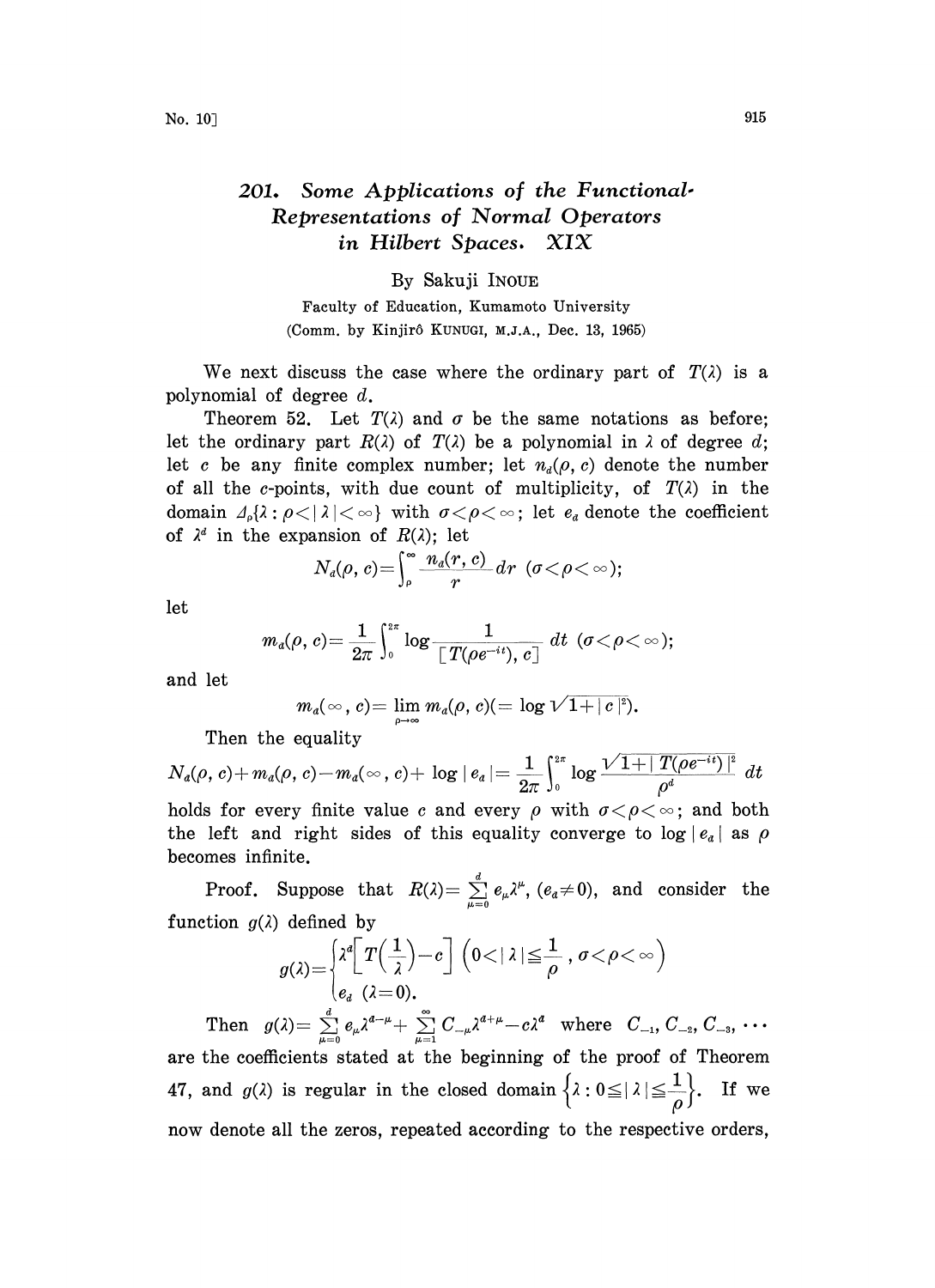$916$  S. Inoue S. Inoue  $[V_0]$ ,  $41$ ,

of  $g(\lambda)$  in the domain  $\{\lambda: 0<|\lambda|<\frac{1}{\varrho}\}$  by  $a_1, a_2, \cdots, a_{n(\rho)},$  then all the c-points, repeated according to the respective orders, of  $T(\lambda)$  in the domain  $\{\lambda : \alpha < |\lambda| < \infty\}$  are given by  $a^{-1}$ ,  $a^{-1}$ ,  $\ldots$ ,  $a^{-1}$ . By making domain  $\{\lambda : \rho \langle |\lambda| \langle \infty \rangle\}$  are given by  $a_1^{-1}, a_2^{-1}, \cdots, a_{n(p)}^{-1}$ . By making use of Jensen's theorem for  $g(\lambda)$ , we have

 $\log |g(0)| + \log \frac{1}{\log \alpha} = \frac{1}{\alpha} \left| \log \left| g \left( \frac{1}{\alpha} e^{it} \right) \right| dt \ (\sigma \leq \rho \leq \infty), \right.$  $\frac{1}{a_{\scriptscriptstyle 1} a_{\scriptscriptstyle 2} \cdots a_{\scriptscriptstyle n(\rho)} \, | \, \rho^{\scriptscriptstyle n(\rho)}} \! =\! \frac{1}{2\pi}$ where it is easily verified that

$$
\begin{aligned} N_a(\rho,\,c) & = \! \int_\rho^\infty \frac{n_a(r,\,c)}{r}\,dr \\ & = \log\frac{||a_1^{-1}a_2^{-1}\cdot\cdot\cdot a_{n(\rho)}^{-1}||}{\rho^{n(\rho)}} \end{aligned}
$$

Thus we obtain

$$
\log \mid e_{\scriptscriptstyle d} \mid + N_{\scriptscriptstyle d}(\rho, \, c){=}\frac{1}{2\pi}\int_{\scriptscriptstyle 0}^{2\pi} \log \left| \frac{T(\rho e^{-i t}){-} c}{(\rho e^{-i t})^{\scriptscriptstyle d}} \right| dt \;\, (\sigma{<}\rho{<}\infty)
$$

and there is no difficulty in showing from this result that the desired equality in the statement of the present theorem holds for every finite value c every  $\rho$  with  $\sigma < \rho < \infty$ . Since, in addition,

$$
\frac{\sqrt{1+|T(\rho e^{-it})|^2}}{\rho^d}=\sqrt{\frac{1}{\rho^{2d}}+\left|\frac{T(\rho e^{-it})}{(\rho e^{-it})^d}\right|^2}\rightarrow |e_d| \qquad (\rho\rightarrow\infty),
$$
 it is at once obvious that both the left and right sides of that

desired equality converge to  $log|e_a|$  as  $\rho$  becomes infinite.

The proof of the theorem is thus complete.

Theorem 53. Let  $T(\lambda)$  and  $\sigma$  be the same notations as before; let the ordinary part of  $T(\lambda)$  be a polynomial in  $\lambda$  of degree d; and let

$$
T_a(\rho) = \frac{1}{2\pi} \int_0^{2\pi} \log \frac{\sqrt{1 + |T(\rho e^{-it})|^2}}{\rho^a} dt.
$$

Then  $T_d(\rho)$  is not only a monotone decreasing function of  $\rho$ but also a convex function of  $\log \rho$  in the interval  $\sigma < \rho < \infty$ .

Proof. By virtue of Theorem 52, we have

$$
T_d(\rho) = \frac{1}{\pi} \iint_A N_d(\rho, c) d\omega(c) + \frac{1}{\pi} \iint_A m_d(\rho, c) d\omega(c) - \frac{1}{\pi} \iint_A \log \sqrt{1 + |c|^2} d\omega(c) + \log |e_a|,
$$

where  $\frac{1}{\pi} \left( \int_{-\pi}^{\pi} m_d(\rho, c) d\omega(c)$  is a finite positive constant irrespective of

$$
\rho \text{ and } T, \text{ and so also is } \frac{1}{\pi} \iint_A \log \sqrt{1+|c|^2} \, d\omega(c).
$$
 Putting
$$
S_d(\rho) = \frac{1}{\pi} \iint_A n_d(\rho, c) \, d\omega(c),
$$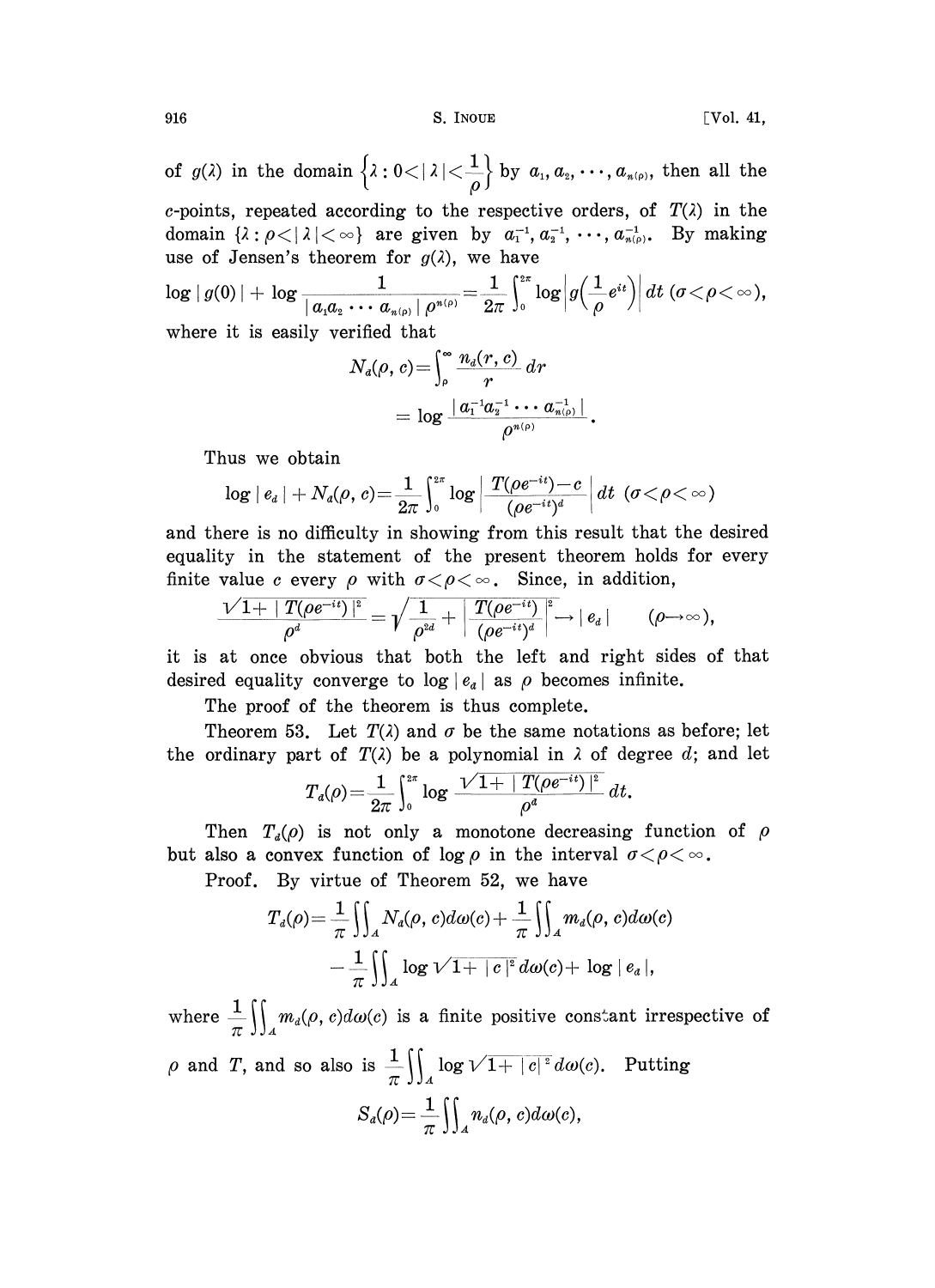we obtain therefore  $T_d'(\rho)=-\frac{S_d(\rho)}{2}<0$  for every  $\rho$  with  $\sigma<\rho<\infty$  $\rho$ Since, in addition,  $T_d(\rho) \rightarrow \log |e_a| (\rho \rightarrow \infty)$ , we have

$$
T_a(\rho) = \int_{\rho}^{\infty} \frac{S_a(\rho)}{\rho} \ d\rho + \log |e_a|
$$

and  $\frac{d^2 T_d(\rho)}{d(\log \rho)^2} = -S_d(\rho)\rho$ , where  $S_d(\rho)$  is a monotone decreasing function of  $\rho$  in the open interval  $(\sigma, \infty)$  as will be seen from the definition of  $n_a(\rho, c)$ . Hence  $\frac{d^2 T_a(\rho)}{d(\log \rho)^2} \ge 0$  for every  $\rho \in (\sigma, \infty)$ .

With these results, the theorem has been proved.

We can decide by  $T(\lambda)$  itself whether its ordinary part is a constant or a polynomial.

Remark A. A necessary and sufficient condition that the ordinary part  $R(\lambda)$  of the function  $T(\lambda)$  treated above be a constant  $\xi$ (inclusive of 0) is that the equality

$$
\frac{1}{2\pi i} \int_{|\lambda|=\rho} \frac{T(\lambda)}{\lambda-z} \, d\lambda = \xi \qquad (\sigma < \rho < \infty)
$$

be valid for every z inside the circle  $|\lambda|=\rho$ , positively oriented [cf. Proc. Japan Acad., 40 (7), 492-497 (1964)].

 $\int_{|\lambda|=\rho} \frac{T(\lambda)}{\lambda-z} d\lambda = \xi \quad (\sigma < \rho < \infty)$ <br>
z inside the circle  $|\lambda| = \rho$ , p<br>
d., 40 (7), 492-497 (1964)].<br>
ecessary and sufficient conditio<br>
d is that  $\frac{T(\lambda)}{\lambda^d}$  tend to a non<br>
oc. Japan Acad., 40 (8), 654-68 Remark B. A necessary and sufficient condition that  $R(\lambda)$  be a polynomial of degree d is that  $\frac{T(\lambda)}{n}$  tend to a non-zero finite value

when  $|\lambda| \rightarrow \infty$  [cf. Proc. Japan Acad., 40 (8), 654-659 (1964)].

Theorem 54. If, in Theorem 58, for any large positive number G there exist a positive constant  $\rho_q$  in a bounded open interval  $(\sigma, l), (\sigma \langle l \langle \infty \rangle)$ , and a set  $A_{\theta(\rho_{\sigma})}$ , with positive measure  $m_{\sigma}$ , of angles  $\theta$  such that the inequality  $|T(\rho_{\theta}e^{-i\theta})|>G$  holds for every  $\in A_{\theta(\rho_{\mathcal{G}})}$  and that  $\inf\limits_{\mathcal{G}} m_{\mathcal{G}} > 0$ , then, for uncountably many complex numbers  ${c}$  chosen suitably,  $T(\lambda)$  has a denumerably infinite number of c-points  $b_{\mu}^{(c)}(\mu=1, 2, 3, \cdots)$ , repeated according to the respective orders, in the domain  $\mathcal{A}_{\sigma} \{ \lambda : \sigma \langle \lambda | \langle \infty \rangle \}$  such that any accumulation point of them lies on the circle  $|\lambda|=\sigma$  and that the positive series  $\sum_{\mu=1}^{\infty} (|b_{\mu}^{(c)}| - \sigma)$  is divergent

Proof. Since, as we have already proved in Theorem 44, the maximum modulus  $M_r(\rho)$  of  $T(\lambda)$  on the circle  $|\lambda| = \rho$  with  $\sigma < \rho < \infty$ becomes infinite as  $\rho$  tends to  $\sigma$ , and since  $T(\lambda)$  is regular in the domain  $\Delta_{\sigma}$  defined above, there exist for any large  $G(>0)$  a positive constant  $\rho_{\alpha}$  in  $(\sigma, l)$  and a set  $A_{\theta(\rho_{\alpha})}$ , with positive measure  $m_{\alpha}$ , of angles  $\theta$  such that the inequality